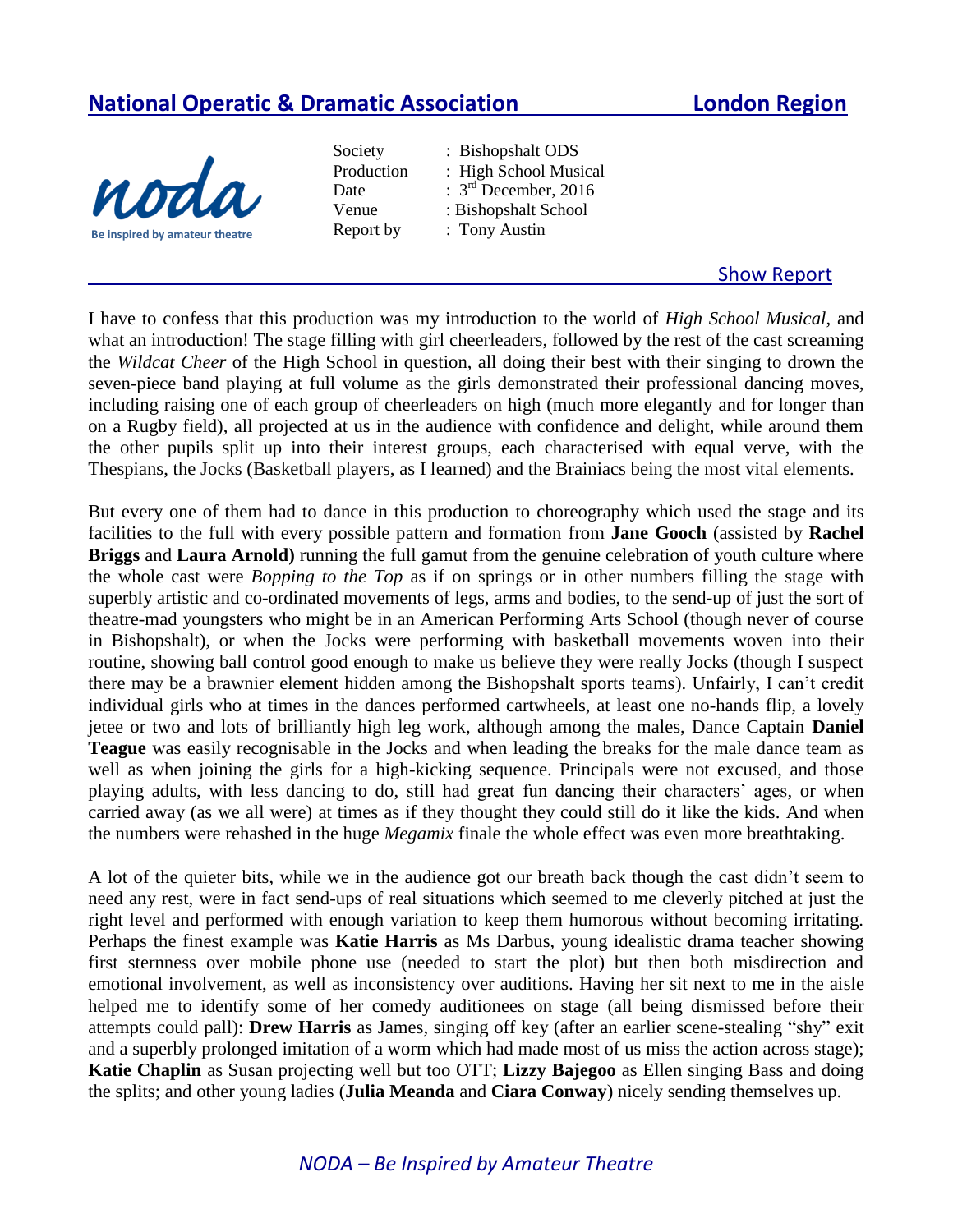The longest and most OTT send-up was of Sharpay Evans, President of the Drama Club and lead in every previous school musical, where as brilliantly played by **Chloe Powell** she seemed impregnable, although she would have to tone down to be Juliet in the new musical *Juliet and Romeo*. Only the fact that Troy, our leading man, had found a girl for himself and was ignoring her ruffled her feathers. She showed how she really could sing and dance, and dominate her much taller brother and stage partner Ryan, played by **Karim Dennis**, at first as a characterless yes-man in her service with a fixed smile, although he cleverly managed to inject a feeling of reluctance into both his dialogue and his dancing to her choreography. Spurred by taunts into thinking for himself, he gradually gained the upper hand and even persuaded his sister to apologise, though she became distraught at the thought of losing the status her roles in the Drama Club and the dramas had given her. And his changed status without her in the final scenes was signalled by the girls crowding below him as he sang from the raised runway at the rear and catching him triumphantly (no mean feat considering his height) as he dived into their arms.

**The Jocks**, led with style by leading man Troy Bolton, consisted of **Kyle Prince** as Chad Danforth, loyally supportive of him throughout in every situation, **Marvyn Powis-Smith** as Zeke bubbling with enthusiasm in words, actions and facial expressions and walking off with Sharpay at the end despite decorating her with a cake (turned custard pie) by accident in the first Act, **Rodrique Burnett** as Jason, **Robbie Young** and **Bradley Hook**, all of whom took full part in the Jocks' superb numbers. **The Brainiacs** were well led by **Megan McCorriston** as Taylor McKessie with fine dialogue and considerable charm, showing both brain and acting ability when welcoming leading lady Gabriella into the group and devising the way in which the clashing events of the day could be subtly disrupted. Loyal supporters around her included, I believe, **Nicole Harrington** as Martha, **Lily Sutton** as Kratnoff, **Susan Gharti, Marisa Vasco, Samuel Wiltshire, Grace Edu** and **Iman Miller**. Even with the help of Wikipedia, I am afraid I can't be certain which others of the 54 names shown as Principals, Year 13 performers or Cast spoke, sang or danced in particular ways which caught my eye and deserve a mention - so may I just say to every one of them, well done, you were part of a great team!

Still identifiable are: **Jonathon Gilby** believable as Coach Bolton from the team of 1981, putting the Jocks through their paces, barking with authority at them to end a lesson and warring with Ms Darbus, adamant as to his son's place in the team and nowhere else, but eventually well playing his recantation as both did in their emotional reconciliation; and **Rosie Ferris** as Kelsi Neilson in a lovely performance playing straight and true as the shy writer/composer of the musical and becoming a sort of fairy godmother to our leading couple, convincingly miming playing her keyboard for them to sing *What I've Been Looking For* at the right slow tempo and being on hand (with her keyboard ready offstage) to accompany them again when they eventually re-auditioned.

What better continuation could there be to a teenage holiday romance, tunefully recollected in duet as the *Start of Something New,* than to find that by chance you both now belong to the same school? Roles gently and realistically played by **Ben Booth Bennett** as Troy Bolton (equally impressive in different mode as the leader of the Jocks) and **Olivia Brennand** as Gabriella Montez, a name which might imply Spanish exoticism but effectively interpreted here as a quiet young lady who didn't need to throw her weight around, letting all her talents speak for themselves, although she would need to audition to play Juliet in the show. Their rather shy observation of the auditions (and finding their fairy godmother) was beautifully played, and I was amazed when the second Act started not with music but a long dialogue scene for them alone, superbly acted and thoroughly touching (so good that we didn't really miss the huge hit *I Can't Take My Eyes Off of You*, normally sung then). Estrangement after the overhearing of only part of a conversation accidentally broadcast via a mobile phone being well sorted out, as were Troy's father's doubts and the clashing re-audition times, both love and musical theatre triumphed.

## *NODA London – Be Inspired by Amateur Theatre*